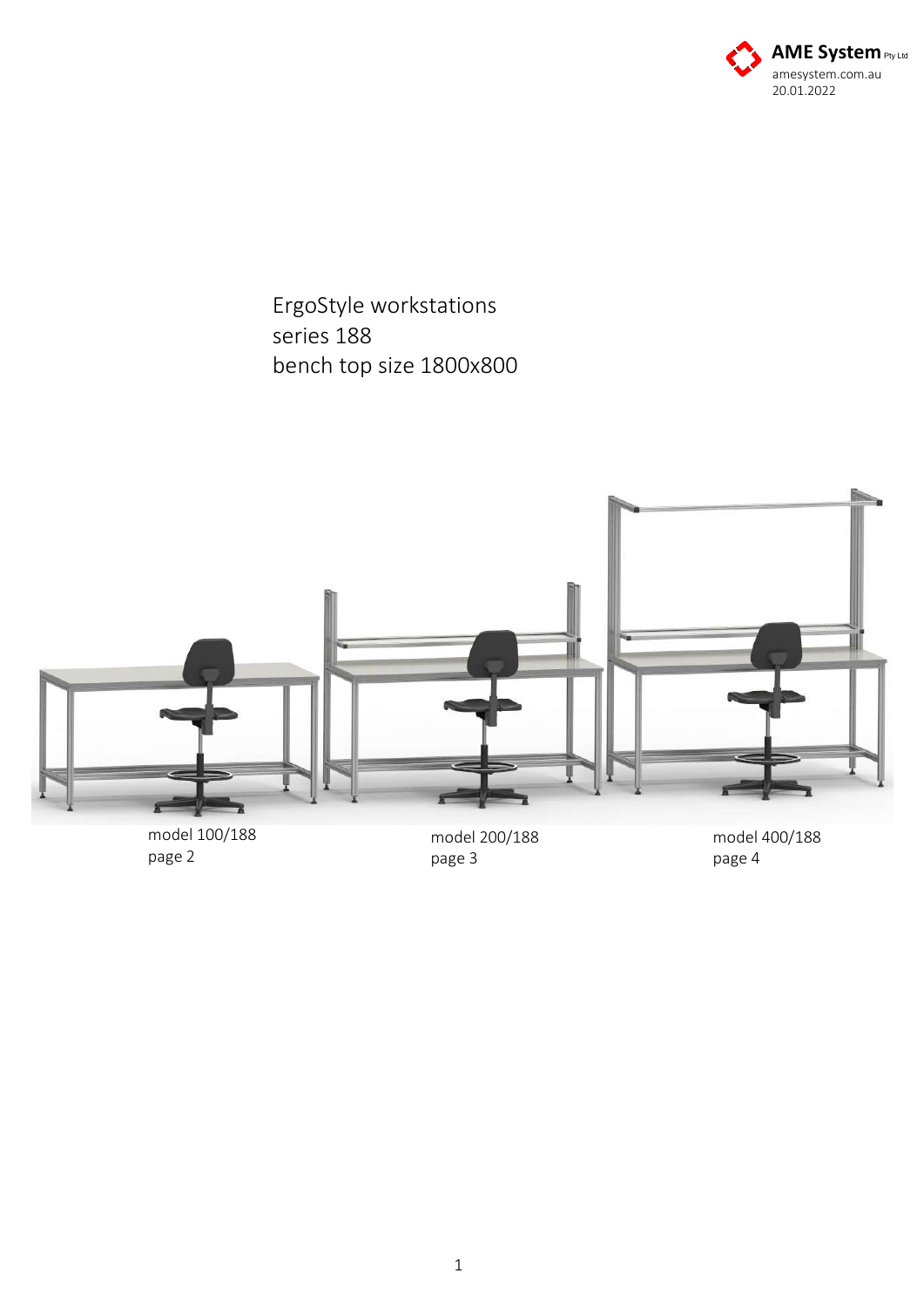





## ErgoStyle series model 100/188 Part Number: ES-100-188

standard features:

- 1. bench top 1800x800x25mm, white,
	- prelaminated board with 2mm ABS edging
- 2. natural anodised aluminium frame
- 3. standard foot bar
- 4. four levelling feet

weight: 47.7kg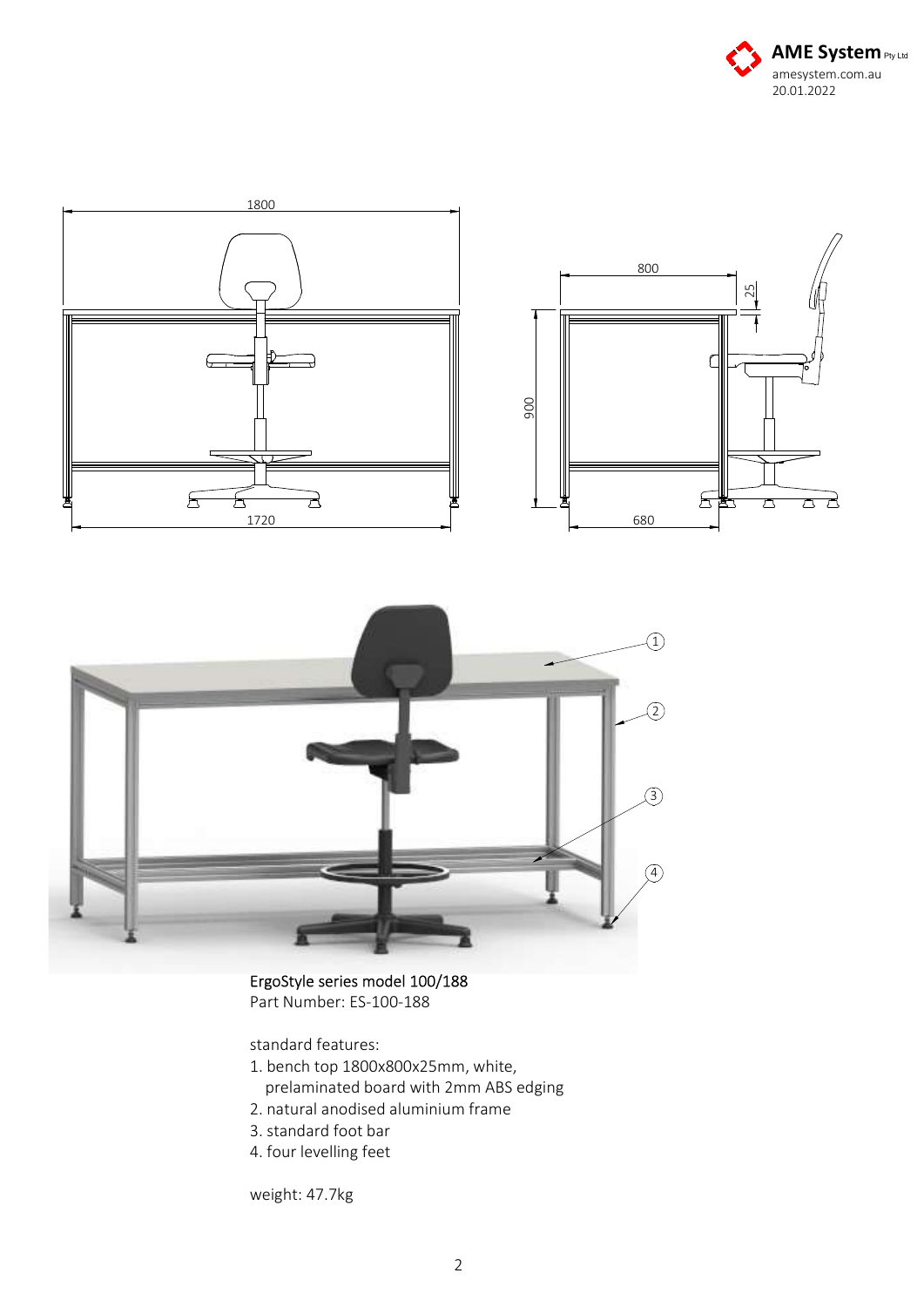





Part Number: ES-200-188

## standard features:

- 1. natural anodized aluminium frame T slotted profiles 6060-T5
- 2. bench top 1800x800x25mm white, prelaminated board with 2mm ABS edging
- 3. standard foot bar
- 4. four levelling feet
- 5. shelf  $T = 15^\circ$  H: 380mm D: 160mm 1660x300mm inside dim., max. 50kg Max. load capacity: 100kg

weight: 57.6kg